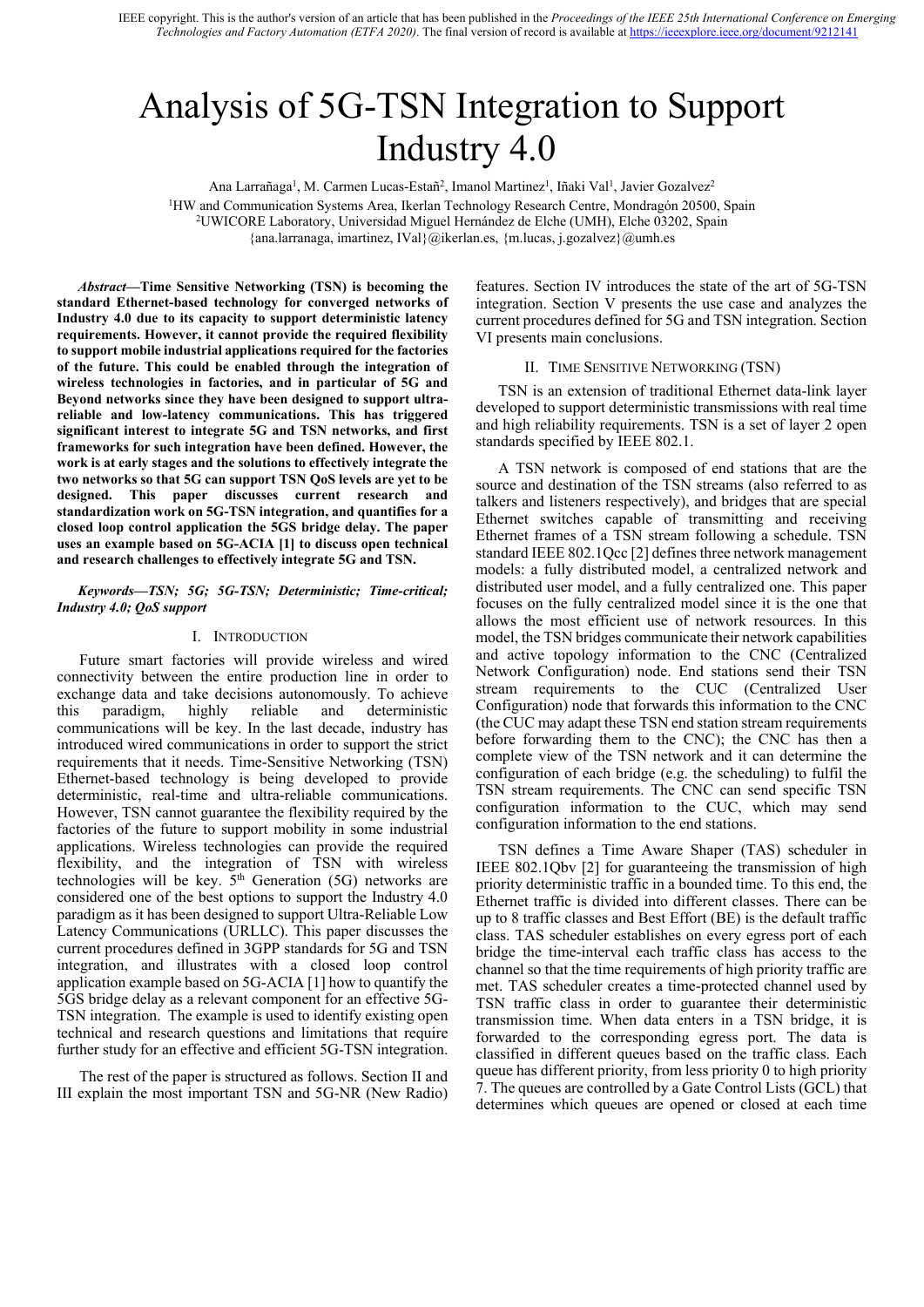instant. If there are more than one queue opened at the same time, the forwarding of frames depends on the priority of the queue. In order to support TAS scheduling, all the nodes (talkers, listener and bridges) in the network are synchronized using one master and several slaves' clocks, as defined in the IEEE 802.1AS standard [3].

# III. 5G SYSTEM

5G System (5GS) has two main network components: the Radio Access Network (RAN) and the Core Network (CN). The RAN includes the UE (User Equipment) and the gNB (new generation Node B). The 5G CN is highly flexible and consists of a series of independent network functions for the user plane (UP) and the control plane (CP) [4]. UP carriers the network user traffic and CP carries signaling and control traffic. The UPF (User Plane Function) handles the UP path between the gNB and the external data network (e.g. a TSN network). In the control plane, the SMF (Session Management Function) interacts with the user plane to establish or modify PDU (Protocol Data Unit) sessions that define the connectivity services between UE and the data network. The PCF (Policy Control Function) provides policy rules to the SMF. The AF (Application Function) interacts with the PCF for policy control and can influence on traffic routing in the UP. To support low latency communications, 5G reduces the processing times at UE and gNB, defines more flexible frames structures, and the use of shorter transmission slots based on different numerologies. These numerologies represent the spacing between sub-carriers and result in slots from 1 to 0.0625 ms. It is possible to transmit only using part of a slot, referred to as minislot. Another key aspect to reduce latency is the definition of grant-free scheduling for uplink transmissions: gNB preallocates resources for a UE. When the UE wants to transmit, it does not need to ask resources to the gNB (skipping the delay associated to this process), and it can transmit data immediately.

5G supports different QoS Flows depending on the service (a QoS Flow is the finest granularity of QoS differentiation in a PDU Session). A QoS Flow in 5GS may either be GBR (Guaranteed Bit Rate) or Non-GBR. GBR QoS Flows may use either GBR or Delay-critical GBR resources. Each QoS Flow is related with a 5G QoS profile that contains, among others, the following QoS parameters: the guaranteed and maximum flow bit rate (GFBR and MFBR respectively), maximum packet loss rate, and a 5G QoS Identifier (5QI). The 5QI is a scalar that is used as a reference to a set of QoS characteristics: priority, packet delay budget (PDB), packet error rate (PER), and maximum data burst volume (MDBV). The PDB is the maximum time that a packet may be delayed between the UE and the UPF that connects to the data network. The PDB is explicitly divided into RAN PDB and CN PDB. The MDBV is the largest amount of data that the RAN is required to serve within a period of RAN PDB. 5QI values can be standardized in [4], preconfigured in the RAN or dynamically defined.

#### IV. INTEGRATION OF 5G AND TSN

This section presents some of the recent proposals for integration of TSN and 5G that are currently being studied by 3GPP, Avnu Alliance and 5G-ACIA, among others.

# *A. Architecture for the 5G-TSN Integration*

3GPP Release 16 [4] defines the basic functionalities and architecture to support Time Sensitive Communications (TSC) and integrate TSN and 5G. 3GPP Release 16 focused first on TSN networks with fully centralized management. 5GS is integrated within the TSN network as a logical TSN bridge. 3GPP introduces a TSN translator (TT) functionality at the interconnection points between both networks, that is in the device side (DS) and in the network side (NW). The DS-TT and NW-TT act as TSN ingress and egress Ethernet ports in the logical 5GS TSN bridge. Thanks to the TT functionality, the 5GS appears as any other TSN bridge for the TSN network. The DS-TT and NW-TT are connected to UE and UPF respectively, and their functionality is to configure all parameters necessary to coordinate 5G and TSN. In the control plane, the TSN AF is in charge of exchanging control data between 5GS and the TSN CNC in order to configure 5GS as a TSN bridge.

# *B. 5GS bridge information*

5GS reports 5GS bridge information to the TSN network. This information is used by the CNC to adequately configure the TSN network so that it supports the QoS requirements of TSN traffic. The 5GS bridge information includes information about bridge ID, ethernet ports and their MAC address, neighbor discovery information, supported minimum/maximum bridge delay, propagation delay and traffic classes. The 5GS calculates the bridge delay for each port pair and traffic class. The bridge delay represents the time that a frame for a specific traffic class takes to be forwarded from an ingress port to an egress port. The bridge delay (BD) is calculated as follows:

# $BD = t_{residence,UE-DSTT} + d_{dependent} + d_{independent}$  (1)

where  $t_{residence,UE-DSTT}$  is the time that a packet needs to be forwarded from DS-TT to UE and vice versa and is referred to as residence time,  $d_{dependent}$  is the delay experienced in the bridge that is dependent on the frame length, and  $d_{independent}$ is the delay to store and forward a frame through the bridge and that is independent of the frame length;  $d_{independent}$  does not depend on the frame length but is a function of the processing time, the 5G frame structure, scheduling, HARQ, etc [5].

## *C. 5GS bridge configuration*

5GS needs information about the QoS requirement of each TSN stream to adequately configure the different management mechanisms at the RAN and CN. QoS requirements of a TSN stream are identified by a stream ID, a priority, a traffic class, a maximum frame size, a maximum latency and source/destination of the flow, among other parameters. In order to support TSN streams in 5G, the TSN QoS requirements need to be mapped to a 5G QoS profile. TSN streams are supported in 5GS as Delay-critical GBR OoS flows. The 5OI selected for the TSN QoS flow should have a MDBV equal to or higher than the TSC Burst Size, and a PDB that is equal or higher than the bridge delay for this traffic class. The QoS mapping between TSN QoS traffic class and 5G QoS profiles is carried out at the TSN AF and the PCF. The TSN AF decides the TSN QoS parameters (i.e. priority and delay) based on the received configuration information from the CNC. The TSN QoS information is sent to the PCF, which is a function of the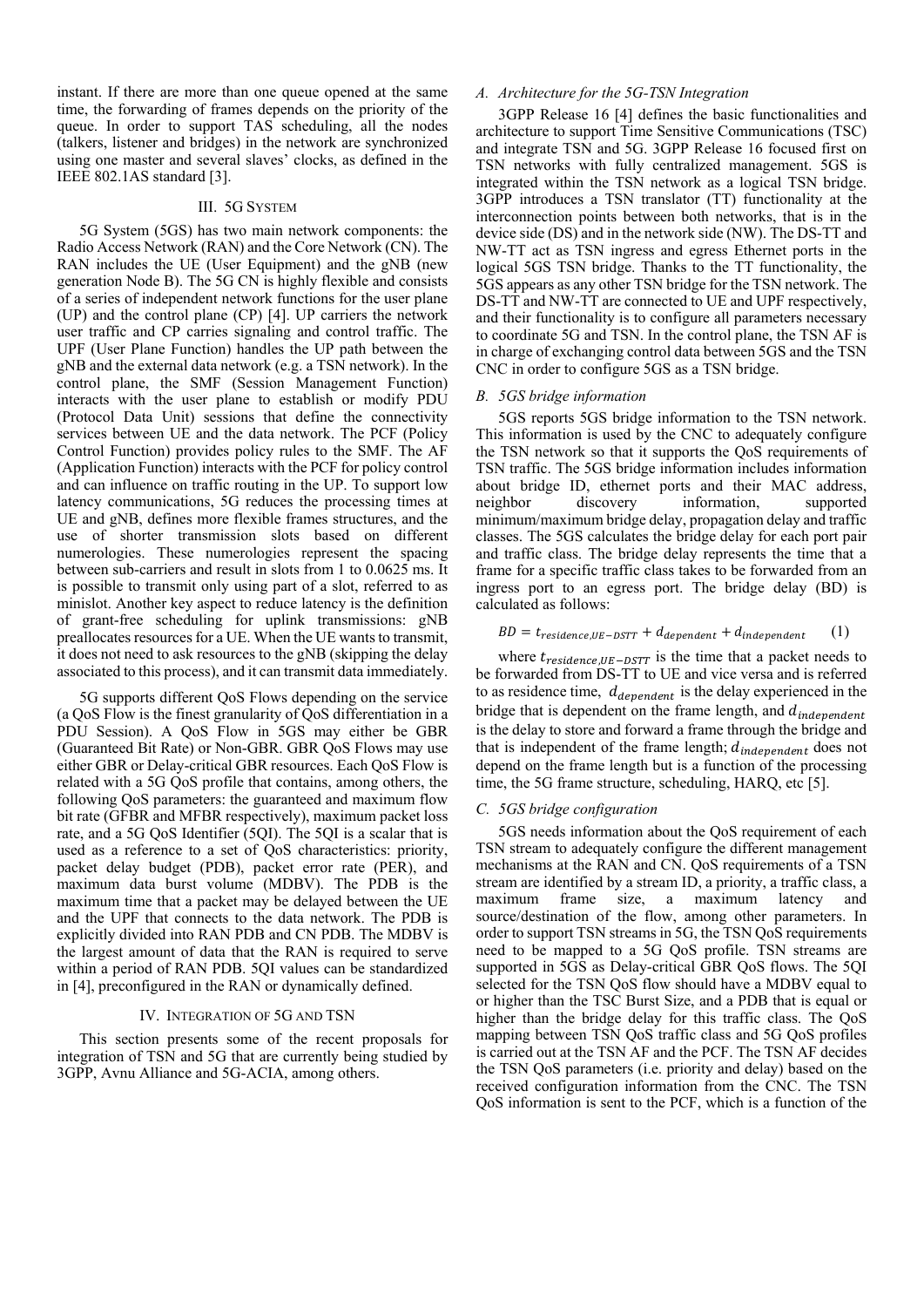5G CN that maps the TSN QoS parameters into a 5QI. 3GPP standards also define the exchange of additional TSC Assistance Information (TSCAI) that may be used in the 5GS for a more efficient scheduling of periodic and deterministic traffic flows in the RAN. TSCAI provides traffic pattern parameters such as burst arrival time with reference to the ingress port, periodicity, and flow direction.

#### V. BRIDGE DELAY ESTIMATION FOR AN EFFECTIVE 5G-TSN INTEGRATION

Our research focuses on how to effectively integrate 5G and TSN to support latency-critical and deterministic industrial applications. The 5GS bridge and TT functionalities have a strong impact on this integration, so in this first study, we analyze the bridge delay considering the procedures used to establish an integrated 5G-TSN connection with TSN traffic. For the analysis, we consider an industrial scenario based on 5G-ACIA white paper [1] where the 5G-TSN network supports the connectivity of a logistic closed loop control use case. For this use case, a 5G UE is locally connected (wired) to one sensor and one actuator that communicate through the 5G wireless connection with a remote PLC (Programable Logic Controller). The sensor sends information to the PLC every 1 ms. In the next control cycle, the PLC sends a command to the actuator. In general, during the same control cycle the sensor writes data in the PLC and the actuator reads the data from the PLC. However, in this example the actuator reads the data transmitted from the PLC one control cycle later. [Figure 1](#page-2-0) shows the analyzed 5G-TSN architecture, that considers the deployment of a private 5G network with a dedicated local core network. The PLC is connected to a TSN bridge by means of a cable. The scenario includes two office computers that exchange plant information, but their data is considered best effort traffic. We focus the rest of the analysis on higher priority TSN traffic.



Figure 1. Example of 5G-TSN integrated network architecture.

<span id="page-2-0"></span>**Initialization:** Talkers and listeners send requirements information to the CUC (Table 1) that forwards this information to the CNC. We assume only two streams of TSN traffic class.

| Talker                 | Sensor (S)                          | <b>PLC</b> |  |
|------------------------|-------------------------------------|------------|--|
| Stream ID              | Stream 1                            | Stream 2   |  |
| Priority               | 4-7 (TSN traffic, highest priority) |            |  |
| MaxFrameSize           | 64 Bytes                            | 256 Bytes  |  |
| FramePerInterv.        |                                     |            |  |
| Interval (Periodicity) | 1 ms                                |            |  |
| Maximum Latency        | ms                                  |            |  |

TABLE I. TALKER REQUIREMENTS

**Physical network topology and bridge capabilities**: The CNC has to discover the physical network topology and the TSN capabilities of each bridge. To this end, each bridge sends to the CNC the following data: bridge ID, ethernet ports and their MAC address, neighbor discovery information, supported

minimum/maximum bridge delay, propagation delay and traffic classes. Equation (1) and Table 1 parameters are used in order to calculate the minimum and maximum bride delay of the TSN and 5GS bridge. Minimum bridge delays are calculated using the stream 1 (from sensor to PLC) which represents the minimum streams size, while maximum bridge delays are calculated using the stream 2 (from PLC to actuator) that represents the maximum stream size.

We consider that, when a TSN stream arrives to the egress port of the TSN bridge, it is transmitted immediately (we consider that the gate is open for this traffic class). In this case, the delay experienced in the bridge includes processing and transmission times. We consider a processing delay in the TSN bridge equal to 1.5 μs as presented in [6]. If we assume the use of a link with data bit rate equal to 100 Mbps (typical bit rate in industry for latencies between 25 µs-2 ms [7]), the minimum and maximum dependent delay (equal to the transmission time) can be computed as:

$$
d_{dependent, TSNbridge}^{min} = \frac{64\text{Bytes} \times 8 \text{bits}}{100 \text{Mbps}} = 5.12 \text{ }\mu\text{s} \tag{2}
$$

$$
d_{dependent_{TSNbridge}}^{max} = \frac{256Bytes \times 8bits}{100Mbps} = 20.5 \,\mu s \tag{3}
$$

Finally, the minimum and maximum TSN bridge delays  $(BD^{min}_{TSNbridge}, BD^{max}_{TSNbridge})$  are given by:

$$
BD_{TSNbridge}^{min} = 5.12 \,\mu s + 1.5 \,\mu s = 6.62 \,\mu s \tag{4}
$$

$$
BD_{TSNbridge}^{max} = 20.5 \,\mu s + 1.5 \,\mu s = 22 \,\mu s \tag{5}
$$

In the 5GS bridge, we consider the use of a preconfigured 5QI in the RAN to calculate the bridge delay; this 5QI is associated to preconfigured values for the QoS parameters, PDB, MDBV and GFBR. These values are not standardized and can be established according to the network capabilities. In this section, we estimate the values for PDB, GFBR and MDBV that should be supported in this example. 5GS should support to transmit TSN stream 1 and stream 2 inside the required maximum latency. The PDB should be equal to or higher than the 5GS bridge delay. The PDB is calculated as:

$$
PDB \le l_{e2e} - l_{app} - l_{links} - BD_{TSNbridge} \tag{6}
$$

where  $l_{e2e}$  is the required end-to-end latency (1 ms),  $l_{app}$  is the processing time at the application level in the end stations (we assume  $l_{app}$  equal to the 25% of the end-to-end latency, i.e., 250  $\mu$ s),  $l_{links}$  represents the propagation time in the wired links  $(l_{links}$  is considered equal to 0 based on the short distances between devices), and  $BD_{TSNbridge}$  is the TSN bridge delay as calculated in (4) and (5) for stream 1 and 2 respectively. Based on (6), PDB is equal to 743.38 µs and 728 µs for stream 1 and 2 respectively.

Using the estimated value for PDB, it is possible to calculate the minimum bit rate needs to be guaranteed as:

$$
GFBR_{stream1} > \frac{64\text{Bytes} \times \text{8bits}}{\text{PDB}_{stream1}} = 688.7\text{kbit/s}
$$
 (7)

$$
GFBRstream2 > \frac{256Bytes \times 8bits}{PDBstream2} = 2813.1kbit/s
$$
 (8)

where  $GFBR<sub>stream1</sub>$  and  $GFBR<sub>stream2</sub>$  are the minimum bitrates to transmit stream 1 and stream 2 respectively. We compute the minimum MDBV that 5GS has to support to